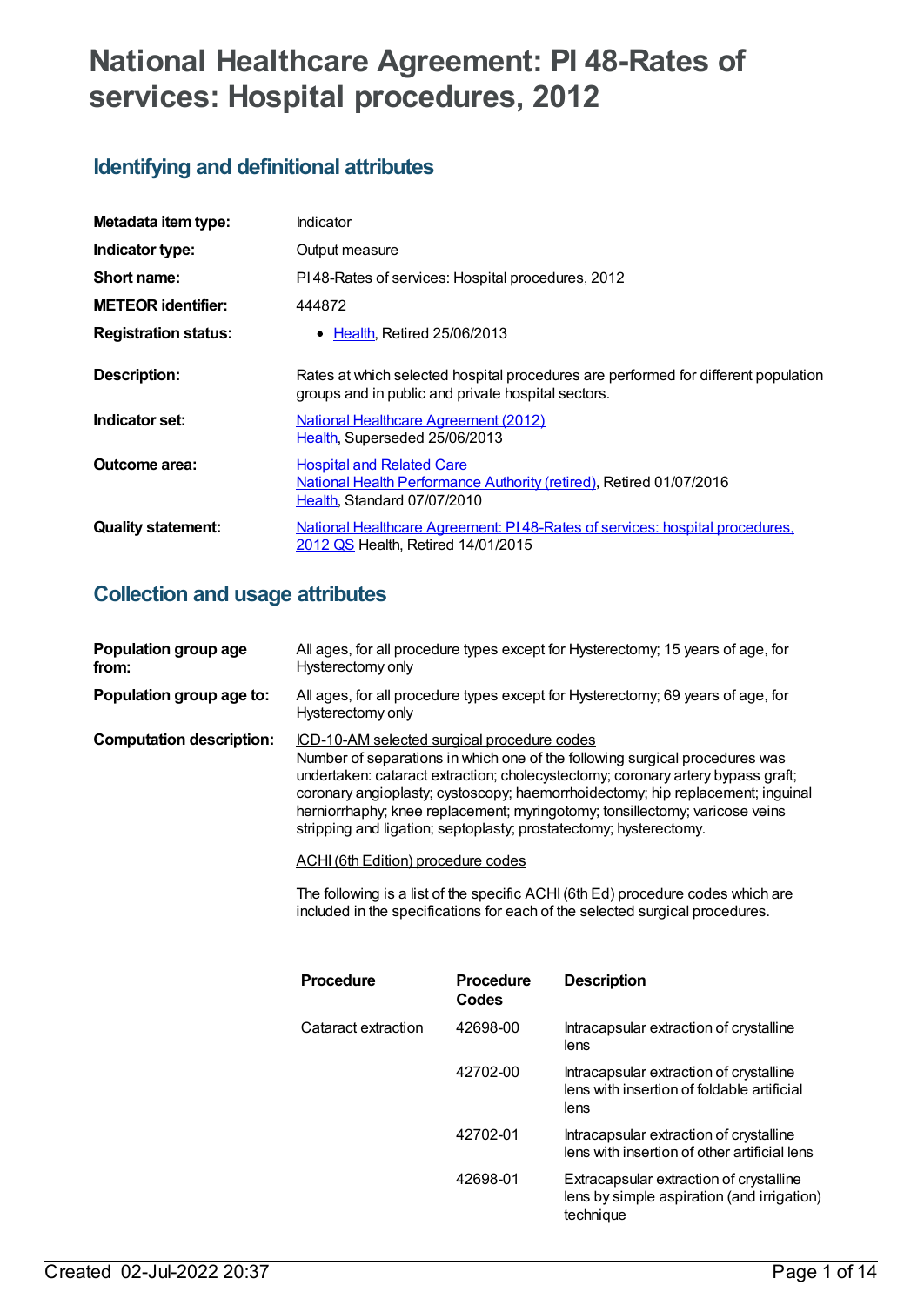| <b>Procedure</b> | <b>Procedure</b><br>Codes | <b>Description</b>                                                                                                                                           |
|------------------|---------------------------|--------------------------------------------------------------------------------------------------------------------------------------------------------------|
|                  | 42702-02                  | Extracapsular extraction of crystalline<br>lens by simple aspiration (and irrigation)<br>technique with insertion of foldable<br>artificial lens             |
|                  | 42702-03                  | Extracapsular extraction of crystalline<br>lens by simple aspiration (and irrigation)<br>technique with insertion of other artificial<br>lens                |
|                  | 42698-02                  | Extracapsular extraction of crystalline<br>lens by phacoemulsification and<br>aspiration of cataract                                                         |
|                  | 42702-04                  | Extracapsular extraction of crystalline<br>lens by phacoemulsification and<br>aspiration of cataract with insertion of<br>foldable artificial lens           |
|                  | 42702-05                  | Extracapsular extraction of crystalline<br>lens by phacoemulsification and<br>aspiration of cataract with insertion of<br>other artificial lens              |
|                  | 42698-03                  | Extracapsular extraction of crystalline<br>lens by mechanical phacofragmentation<br>and aspiration of cataract                                               |
|                  | 42702-06                  | Extracapsular extraction of crystalline<br>lens by mechanical phacofragmentation<br>and aspiration of cataract with insertion<br>of foldable artificial lens |
|                  | 42702-07                  | Extracapsular extraction of crystalline<br>lens by mechanical phacofragmentation<br>and aspiration of cataract with insertion<br>of other artificial lens    |
|                  | 42698-04                  | Other extracapsular extraction of<br>crystalline lens                                                                                                        |
|                  | 42702-08                  | Other extracapsular extraction of<br>crystalline lens with insertion of foldable<br>artificial lens                                                          |
|                  | 42702-09                  | Other extracapsular extraction of<br>crystalline lens with insertion of other<br>artificial lens                                                             |
|                  | 42731-01                  | Extraction of crystalline lens by posterior<br>chamber sclerotomy with removal of<br>vitreous                                                                |
|                  | 42698-05                  | Other extraction of crystalline lens                                                                                                                         |
|                  | 42702-10                  | Other extraction of crystalline lens with<br>insertion of foldable artificial lens                                                                           |
|                  | 42734-00                  | Capsulotomy of lens                                                                                                                                          |
|                  | 42788-00                  | Capsulotomy of lens by laser                                                                                                                                 |
|                  | 42719-00                  | Capsulectomy of lens                                                                                                                                         |
|                  | 42731-00                  | Capsulectomy of lens by posterior<br>chamber sclerotomy with removal of<br>vitreous                                                                          |
|                  | 42719-02                  | Mechanical fragmentation of secondary<br>membrane                                                                                                            |
|                  | 42716-00                  | Removal of juvenile cataract                                                                                                                                 |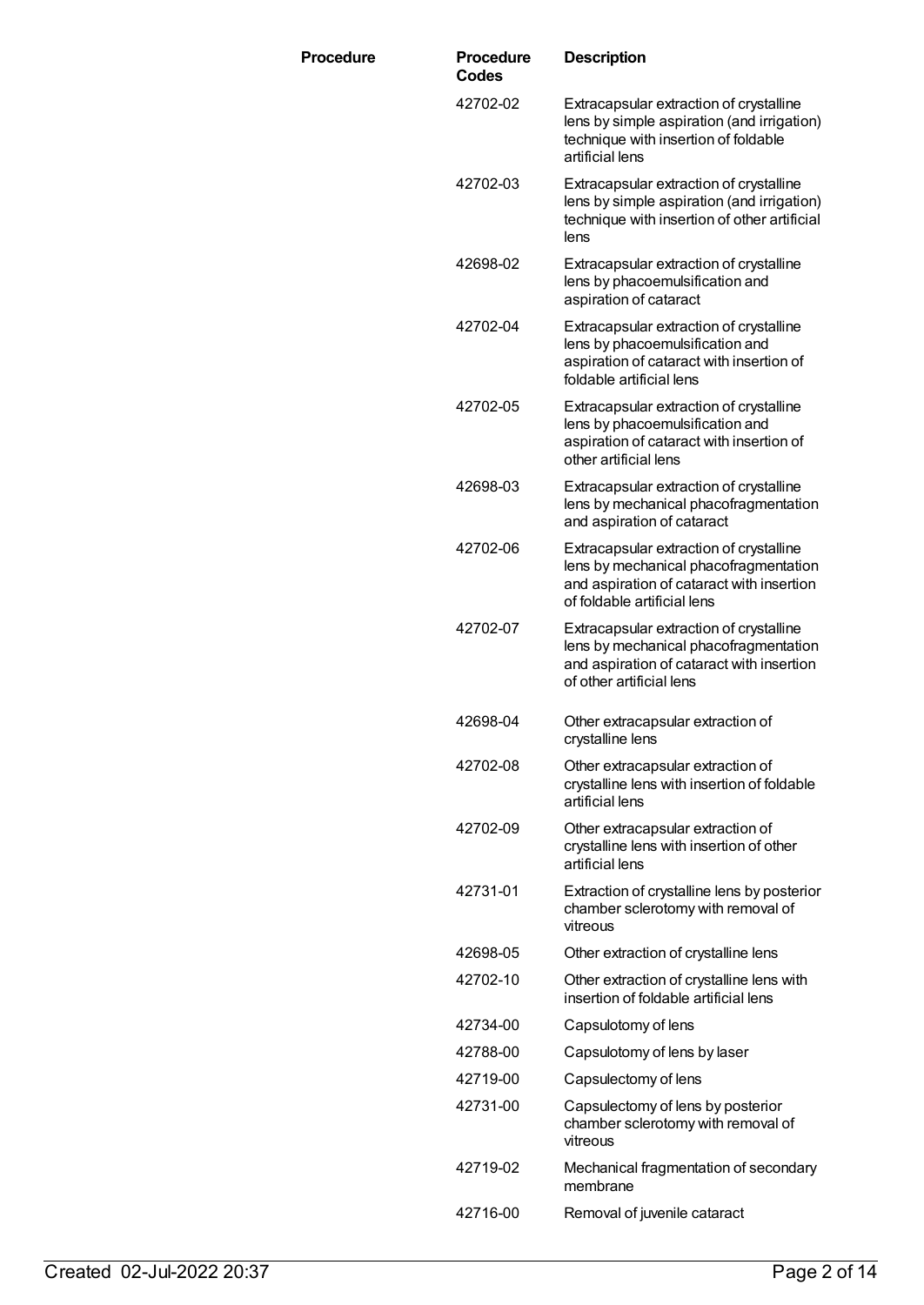| <b>Procedure</b>                | <b>Procedure</b><br><b>Codes</b> | <b>Description</b>                                                                                           |
|---------------------------------|----------------------------------|--------------------------------------------------------------------------------------------------------------|
|                                 | 42702-11                         | Other extraction of crystalline lens with<br>insertion of other artificial lens                              |
|                                 | 42722-00                         | Capsulectomy of lens by posterior<br>chamber sclerotomy                                                      |
| Cholecystectomy                 | 30443-00                         | Cholecystectomy                                                                                              |
|                                 | 30454-01                         | Cholecystectomy with choledochotomy                                                                          |
|                                 | 30455-00                         | Cholecystectomy with choledochotomy<br>and biliary intestinal anastomosis                                    |
|                                 | 30445-00                         | Laparoscopic cholecystectomy                                                                                 |
|                                 | 30446-00                         | Laparoscopic cholecystectomy<br>proceeding to open cholecystectomy                                           |
|                                 | 30448-00                         | Laparoscopic cholecystectomy with<br>removal of common bile duct calculus<br>via cystic duct                 |
|                                 | 30449-00                         | Laparoscopic cholecystectomy with<br>removal of common bile duct calculus<br>via laparoscopic choledochotomy |
| Coronary artery<br>bypass graft | 38497-00                         | Coronary artery bypass, using 1<br>saphenous vein graft                                                      |
|                                 | 38497-01                         | Coronary artery bypass, using 2<br>saphenous vein grafts                                                     |
|                                 | 38497-02                         | Coronary artery bypass, using 3<br>saphenous vein grafts                                                     |
|                                 | 38497-03                         | Coronary artery bypass, using $\geq 4$<br>saphenous vein grafts                                              |
|                                 | 38497-04                         | Coronary artery bypass, using 1 other<br>venous graft                                                        |
|                                 | 38497-05                         | Coronary artery bypass, using 2 other<br>venous grafts                                                       |
|                                 | 38497-06                         | Coronary artery bypass, using 3 other<br>venous grafts                                                       |
|                                 | 39497-07                         | Coronary artery bypass, using $\geq 4$ other<br>venous grafts                                                |
|                                 | 38500-00                         | Coronary artery bypass, using 1 LIMA<br>graft                                                                |
|                                 | 38503-00                         | Coronary artery bypass, using $\geq 2$ LIMA<br>grafts                                                        |
|                                 | 38500-01                         | Coronary artery bypass, using 1 RIMA<br>graft                                                                |
|                                 | 38503-01                         | Coronary artery bypass, using $\geq 2$ RIMA<br>grafts                                                        |
|                                 | 38500-02                         | Coronary artery bypass, using 1 radial<br>artery graft                                                       |
|                                 | 38503-02                         | Coronary artery bypass, using $\geq 2$ radial<br>artery grafts                                               |
|                                 | 38500-03                         | Coronary artery bypass, using 1<br>epigastric artery graft                                                   |
|                                 | 38503-03                         | Coronary artery bypass, using $\geq 2$<br>epigastric artery grafts                                           |
|                                 | 38500-04                         | Coronary artery bypass, using 1 other<br>arterial graft                                                      |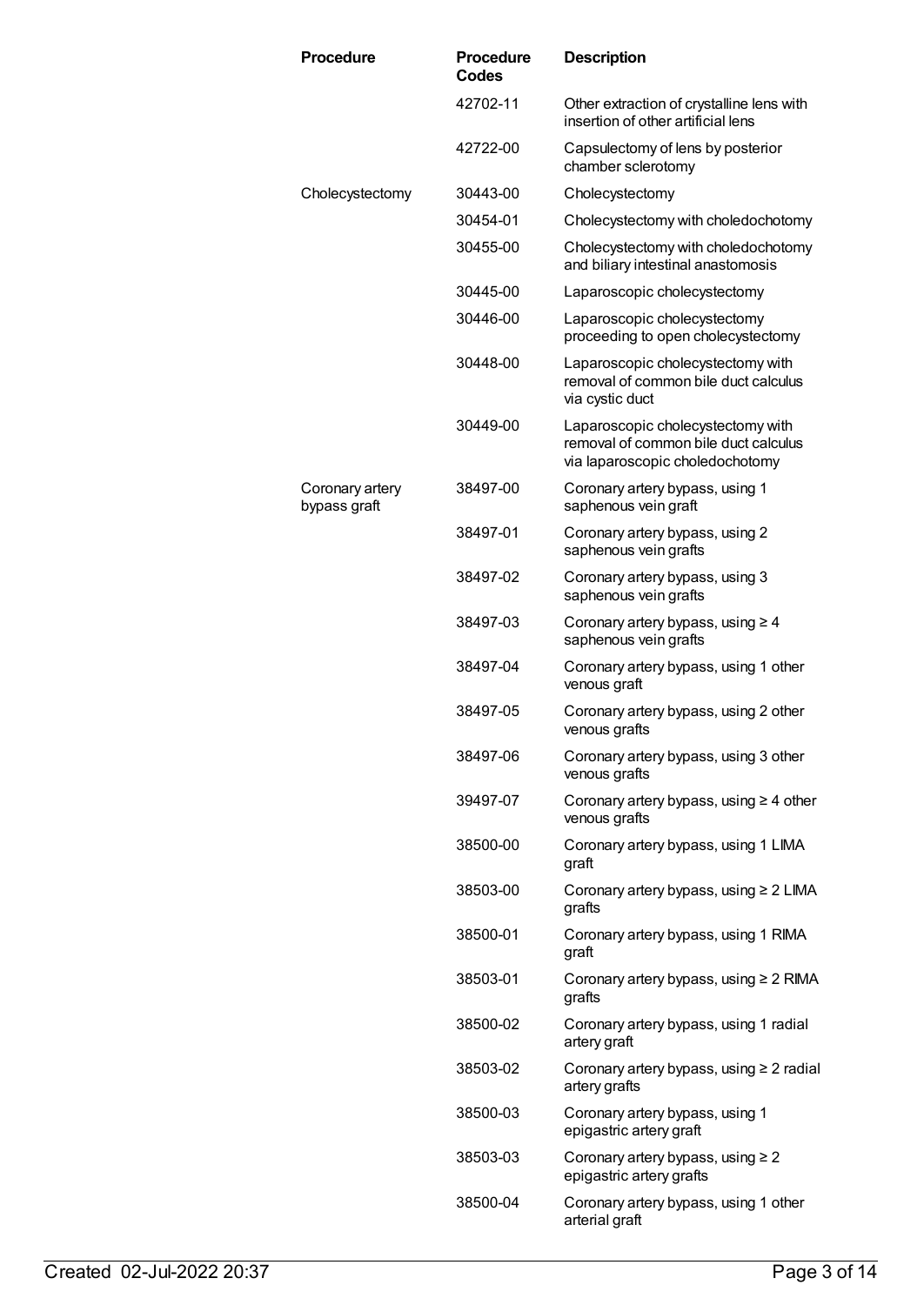| <b>Procedure</b>     | <b>Procedure</b><br>Codes | <b>Description</b>                                                                           |
|----------------------|---------------------------|----------------------------------------------------------------------------------------------|
|                      | 38503-04                  | Coronary artery bypass, using $\geq 2$ other<br>arterial grafts                              |
|                      | 90201-00                  | Coronary artery bypass, using 1 other<br>material graft, not elsewhere classified            |
|                      | 90201-01                  | Coronary artery bypass, using 2 other<br>material grafts, not elsewhere classified           |
|                      | 90201-02                  | Coronary artery bypass, using 3 other<br>material grafts, not elsewhere classified           |
|                      | 90201-03                  | Coronary artery bypass, using $\geq 4$ other<br>material grafts, not elsewhere classified    |
| Coronary angioplasty | 38300-00                  | Percutaneous transluminal balloon<br>angioplasty of 1 coronary artery                        |
|                      | 38303-00                  | Percutaneous transluminal balloon<br>angioplasty of $\geq 2$ coronary arteries               |
|                      | 38300-01                  | Open transluminal balloon angioplasty of<br>1 coronary artery                                |
|                      | 38303-01                  | Open transluminal balloon angioplasty<br>of $\geq 2$ coronary arteries                       |
|                      | 38306-00                  | Percutaneous insertion of 1 transluminal<br>stent into single coronary artery                |
|                      | 38306-01                  | Percutaneous insertion of $\geq 2$<br>transluminal stents into single coronary<br>artery     |
|                      | 38306-02                  | Percutaneous insertion of $\geq 2$<br>transluminal stents into multiple coronary<br>arteries |
|                      | 38306-03                  | Open insertion of 1 transluminal stent<br>into single coronary artery                        |
|                      | 38306-04                  | Open insertion of $\geq 2$ transluminal stents<br>into single coronary artery                |
|                      | 38306-05                  | Open insertion of $\geq 2$ transluminal stents<br>into multiple coronary arteries            |
| Cystoscopy           | 36812-00                  | Cystoscopy                                                                                   |
|                      | 36812-01                  | Cystoscopy through artificial stoma                                                          |
|                      | 36836-00                  | Endoscopic biopsy of bladder                                                                 |
| Haemorrhoidectomy    | 32138-00                  | Haemorrhoidectomy                                                                            |
|                      | 32132-00                  | Sclerotherapy for haemorrhoids                                                               |
|                      | 32135-00                  | Rubber band ligation of haemorrhoids                                                         |
|                      | 32135-01                  | Destruction of haemorrhoids                                                                  |
| Hip replacement      | 47522-00                  | Hemiarthroplasty of femur                                                                    |
|                      | 49315-00                  | Partial arthroplasty of hip                                                                  |
|                      | 49318-00                  | Total arthroplasty of hip, unilateral                                                        |
|                      | 49319-00                  | Total arthroplasty of hip, bilateral                                                         |
|                      | 49324-00                  | Revision of total arthroplasty of hip                                                        |
|                      | 49327-00                  | Revision of total arthroplasty of hip with<br>bone graft to acetabulum                       |
|                      | 49330-00                  | Revision of total arthroplasty of hip with<br>bone graft to femur                            |
|                      | 49333-00                  | Revision of total arthroplasty of hip with<br>bone graft to acetabulum and femur             |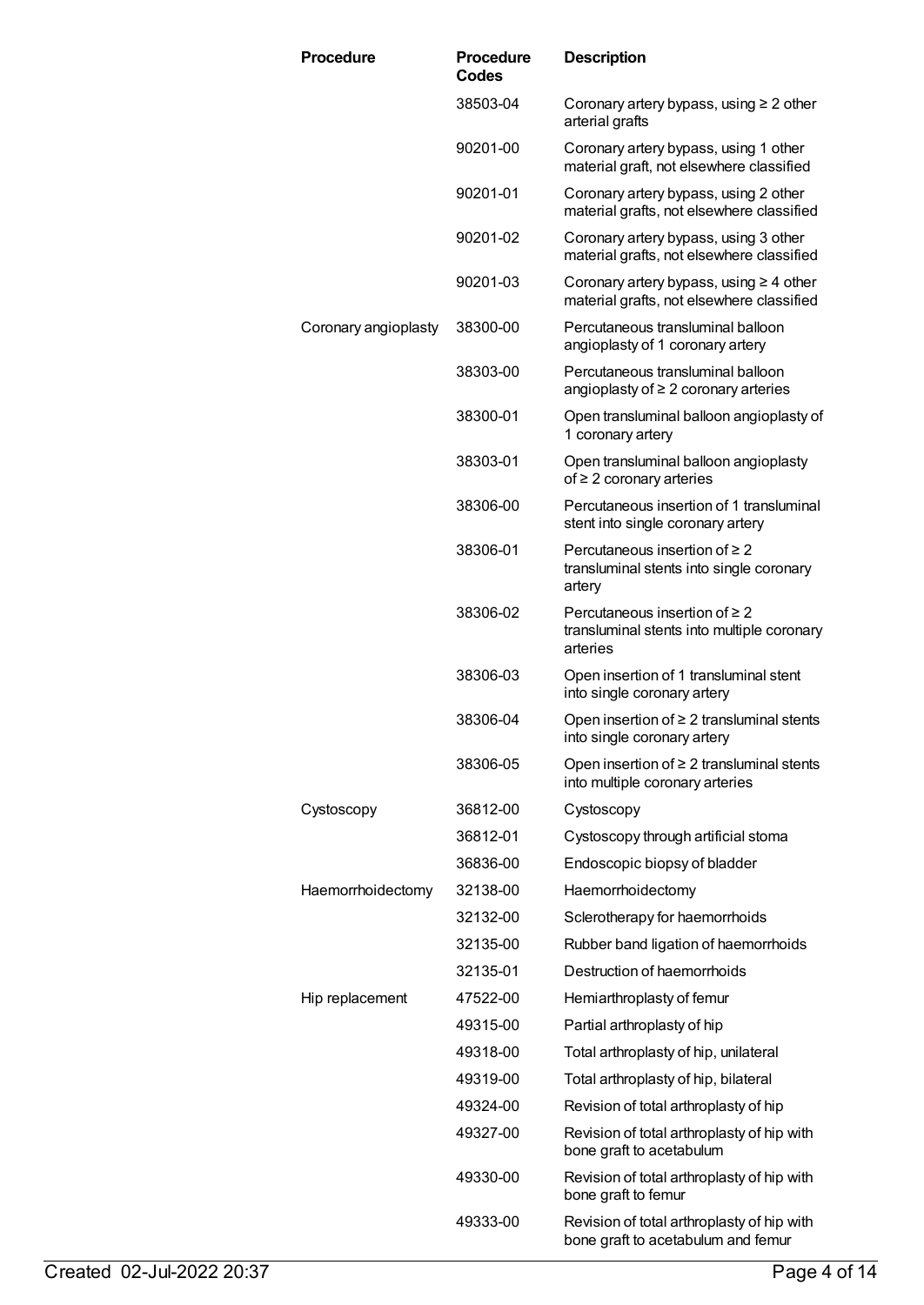| <b>Procedure</b>       | <b>Procedure</b><br>Codes | <b>Description</b>                                                                                   |
|------------------------|---------------------------|------------------------------------------------------------------------------------------------------|
|                        | 49339-00                  | Revision of total arthroplasty of hip with<br>anatomic specific allograft to<br>acetabulum           |
|                        | 49342-00                  | Revision of total arthroplasty of hip with<br>anatomic specific allograft to femur                   |
|                        | 49345-00                  | Revision of total arthroplasty of hip with<br>anatomic specific allograft to<br>acetabulum and femur |
|                        | 49346-00                  | Revision of partial arthroplasty of hip                                                              |
| Inguinal herniorrhaphy | 30614-03                  | Repair of inguinal hernia, bilateral                                                                 |
|                        | 30615-00                  | Repair of incarcerated, obstructed or<br>strangulated hernia                                         |
|                        | 30609-03                  | Laparoscopic repair of inguinal hernia,<br>bilateral                                                 |
|                        | 30614-02                  | Repair of inguinal hernia, unilateral                                                                |
|                        | 30609-02                  | Laparoscopic repair of inguinal hernia,<br>unilateral                                                |
| Knee replacement       | 49527-00                  | Revision of total arthroplasty of knee                                                               |
|                        | 49517-00                  | Hemiarthroplasty of knee                                                                             |
|                        | 49518-00                  | Total arthroplasty of knee, unilateral                                                               |
|                        | 49519-00                  | Total arthroplasty of knee, bilateral                                                                |
|                        | 49534-01                  | Total replacement arthroplasty of<br>patellofemoral joint of knee                                    |
|                        | 49521-00                  | Total arthroplasty of knee with bone graft<br>to femur, unilateral                                   |
|                        | 49521-01                  | Total arthroplasty to knee with bone graft<br>to femur, bilateral                                    |
|                        | 49521-02                  | Total arthroplasty to knee with bone graft<br>to tibia, unilateral                                   |
|                        | 49521-03                  | Total arthroplasty to knee with bone graft<br>to tibia, bilateral                                    |
|                        | 49524-00                  | Total arthroplasty of knee with bone graft<br>to femur and tibia, unilateral                         |
|                        | 49524-01                  | Total arthroplasty of knee with bone graft<br>to femur and tibia, bilateral                          |
|                        | 49530-00                  | Revision of total arthroplasty of knee<br>with bone graft to femur                                   |
|                        | 49530-01                  | Revision of total arthroplasty of knee<br>with bone graft to tibia                                   |
|                        | 49533-00                  | Revision of total arthroplasty of knee<br>with bone graft to femur and tibia                         |
|                        | 49554-00                  | Revision of total arthroplasty of knee<br>with anatomic specific allograft                           |
| Myringotomy            | 41626-00                  | Myringotomy, unilateral                                                                              |
|                        | 41626-01                  | Myringotomy, bilateral                                                                               |
|                        | 41632-00                  | Myringotomy with insertion of tube,<br>unilateral                                                    |
|                        | 41632-01                  | Myringotomy with insertion of tube,<br>bilateral                                                     |
| Tonsillectomy          | 41789-00                  | Tonsillectomy without adenoidectomy                                                                  |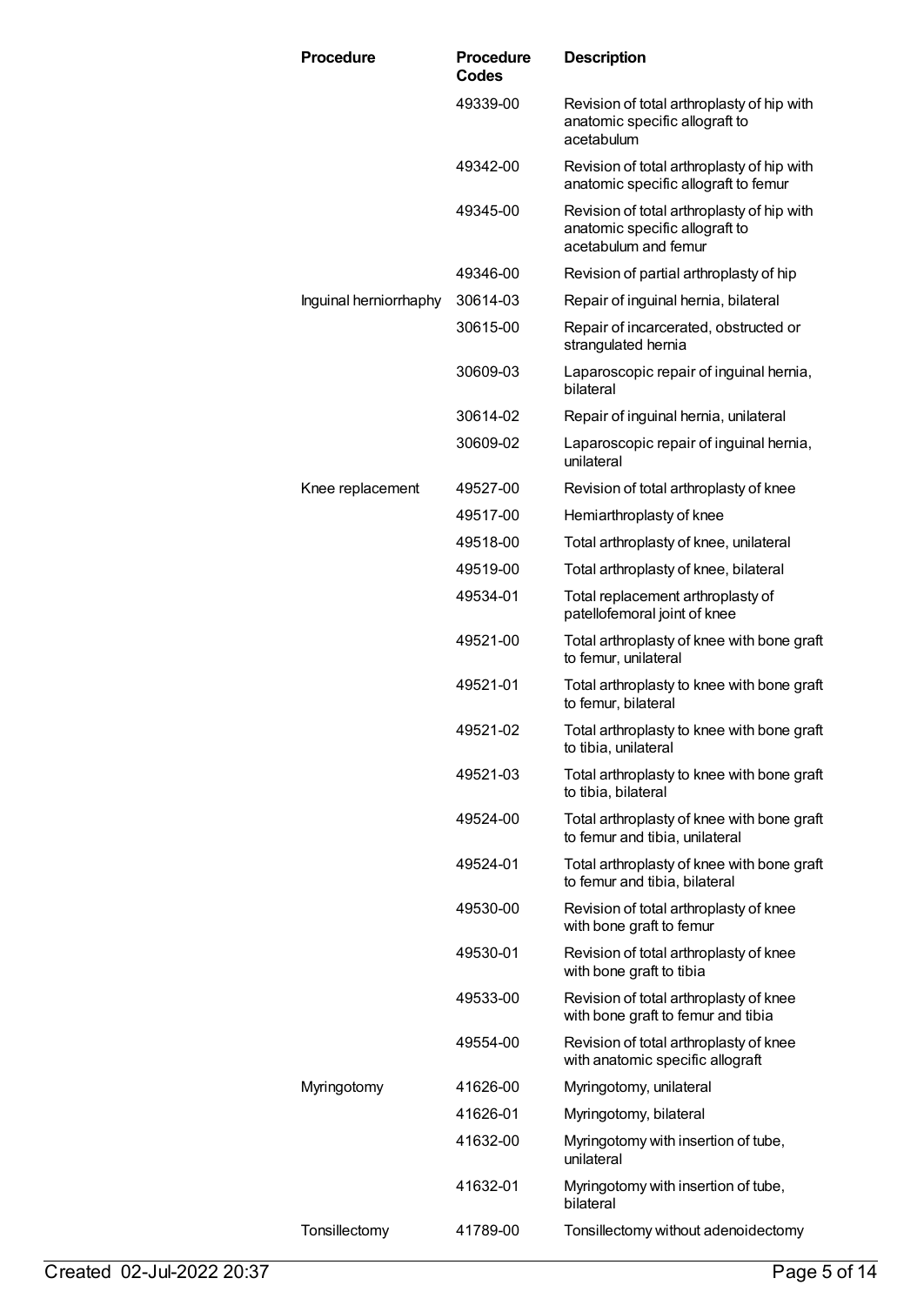| Procedure                                | <b>Procedure</b><br><b>Codes</b> | <b>Description</b>                                                                                   |
|------------------------------------------|----------------------------------|------------------------------------------------------------------------------------------------------|
|                                          | 41789-01                         | Tonsillectomy with adenoidectomy                                                                     |
| Varicose veins<br>stripping and ligation | 32508-00                         | Interruption of sapheno-femoral junction<br>varicose veins                                           |
|                                          | 32508-01                         | Interruption of sapheno-popliteal junction<br>varicose veins                                         |
|                                          | 32511-00                         | Interruption of sapheno-femoral and<br>sapheno-popliteal junction varicose<br>veins                  |
|                                          | 32504-01                         | Interruption of multiple tributaries of<br>varicose veins                                            |
|                                          | 32507-00                         | Subfascial interruption of one or more<br>perforating varicose veins                                 |
|                                          | 32514-00                         | Reoperation for varicose veins                                                                       |
| Septoplasty                              | 41671-02                         | Septoplasty                                                                                          |
|                                          | 41671-03                         | Septoplasty with submucous resection<br>of nasal septum                                              |
| Prostatectomy                            | 37200-03                         | Suprapubic prostatectomy                                                                             |
|                                          | 37200-04                         | Retropubic prostatectomy                                                                             |
|                                          | 37200-05                         | Other open prostatectomy                                                                             |
|                                          | 37201-00                         | Transurethral needle ablation of prostate<br>[TUNA]                                                  |
|                                          | 37203-00                         | Transurethral resection of prostate<br>[TURP]                                                        |
|                                          | 37203-02                         | Transurethral electrical vaporisation of<br>prostate                                                 |
|                                          | 37203-03                         | Cryoablation of prostate                                                                             |
|                                          | 37203-04                         | Microwave thermotherapy of prostate                                                                  |
|                                          | 37203-05                         | High intensity focused ultrasound<br>[HIFUS] (transrectal) of prostate                               |
|                                          | 37203-06                         | Other closed prostatectomy                                                                           |
|                                          | 37207-00                         | Endoscopic laser ablation of prostate                                                                |
|                                          | 37207-01                         | Endoscopic laser excision of prostate                                                                |
|                                          | 37209-00                         | Radical prostatectomy                                                                                |
|                                          | 37209-01                         | Laparoscopic radical prostatectomy                                                                   |
|                                          | 37210-00                         | Radical prostatectomy with bladder<br>neck reconstruction                                            |
|                                          | 37210-01                         | Laparoscopic radical prostatectomy<br>with bladder neck reconstruction                               |
|                                          | 37211-00                         | Radical prostatectomy with bladder<br>neck reconstruction and pelvic<br>lymphadenectomy              |
|                                          | 37211-01                         | Laparoscopic radical prostatectomy<br>with bladder neck reconstruction and<br>pelvic lymphadenectomy |
|                                          | 37224-01                         | Endoscopic resection of lesion of<br>prostate                                                        |
|                                          | 37224-00                         | Endoscopic destruction of lesion of<br>prostate                                                      |
|                                          | 90407-00                         | Excision of other lesion of prostate                                                                 |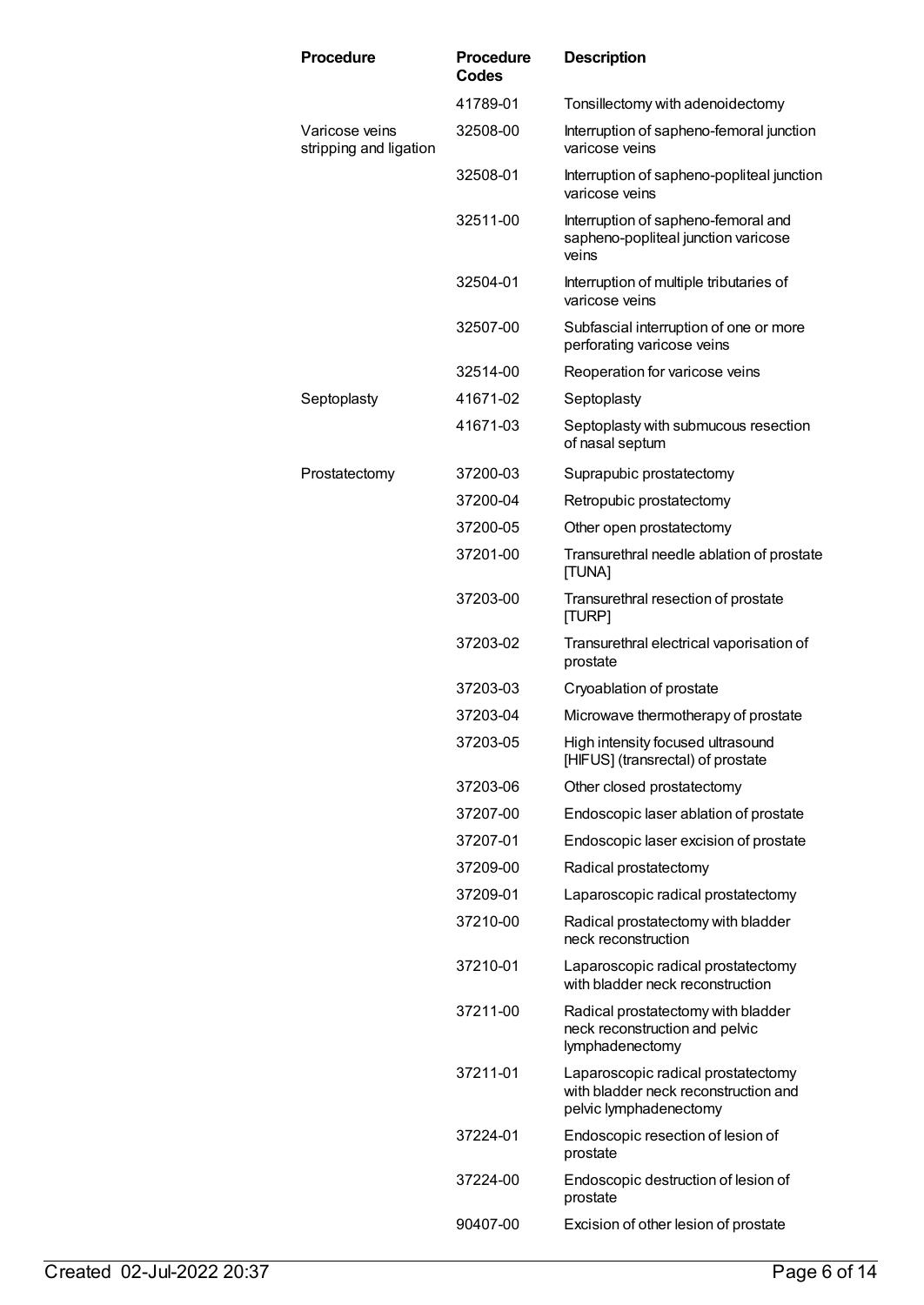| <b>Procedure</b> | <b>Procedure</b><br><b>Codes</b> | <b>Description</b>                                                                                               |
|------------------|----------------------------------|------------------------------------------------------------------------------------------------------------------|
| Hysterectomy     | 35653-00                         | Subtotal abdominal hysterectomy                                                                                  |
|                  | 35653-01                         | Total abdominal hysterectomy                                                                                     |
|                  | 35653-04                         | Total abdominal hysterectomy with<br>removal of adnexa                                                           |
|                  | 35661-00                         | Abdominal hysterectomy with extensive<br>retroperitoneal dissection                                              |
|                  | 35670-00                         | Abdominal hysterectomy with radical<br>excision of pelvic lymph nodes                                            |
|                  | 35667-00                         | Radical abdominal hysterectomy                                                                                   |
|                  | 35664-00                         | Radical abdominal hysterectomy with<br>radical excision of pelvic lymph<br>nodes                                 |
|                  | 90448-00                         | Subtotal laparoscopic abdominal<br>hysterectomy                                                                  |
|                  | 90448-01                         | Total laparoscopic abdominal<br>hysterectomy                                                                     |
|                  | 90448-02                         | Total laparoscopic abdominal<br>hysterectomy with removal of adnexa                                              |
|                  | 35657-00                         | Vaginal hysterectomy                                                                                             |
|                  | 35750-00                         | Laparoscopically assisted vaginal<br>hysterectomy                                                                |
|                  | 35756-00                         | Laparoscopically assisted vaginal<br>hysterectomy proceeding to abdominal<br>hysterectomy                        |
|                  | 35673-02                         | Vaginal hysterectomy with removal of<br>adnexa                                                                   |
|                  | 35753-02                         | Laparoscopically assisted vaginal<br>hysterectomy with removal of adnexa                                         |
|                  | 35756-03                         | Laparoscopically assisted vaginal<br>hysterectomy proceeding to abdominal<br>hysterectomy with removal of adnexa |
|                  | 35667-01                         | Radical vaginal hysterectomy                                                                                     |
|                  | 35664-01                         | Radical vaginal hysterectomy with<br>radical excision of pelvic lymph nodes                                      |
|                  | 90450-00                         | Anterior pelvic exenteration                                                                                     |
|                  | 90450-01                         | Posterior pelvic exenteration                                                                                    |
|                  | 90450-02                         | Total pelvic exenteration                                                                                        |

Numerator excludes multiple procedures for the same separation within the same procedure group; separations with care type newborn with no qualified days, hospital boarders and posthumous organ procurement.

Rates directly age-standardised to the 2001 Australian population. Hysterectomy limited to female patients aged 15–69 years. Prostatectomy limited to males.

Analysis by state and territory is based on location of service.

Analysis by remoteness and SEIFA Index of Relative Socioeconomic Disadvantage (IRSD) is based on usual residence of person.

Presented as:

• number, and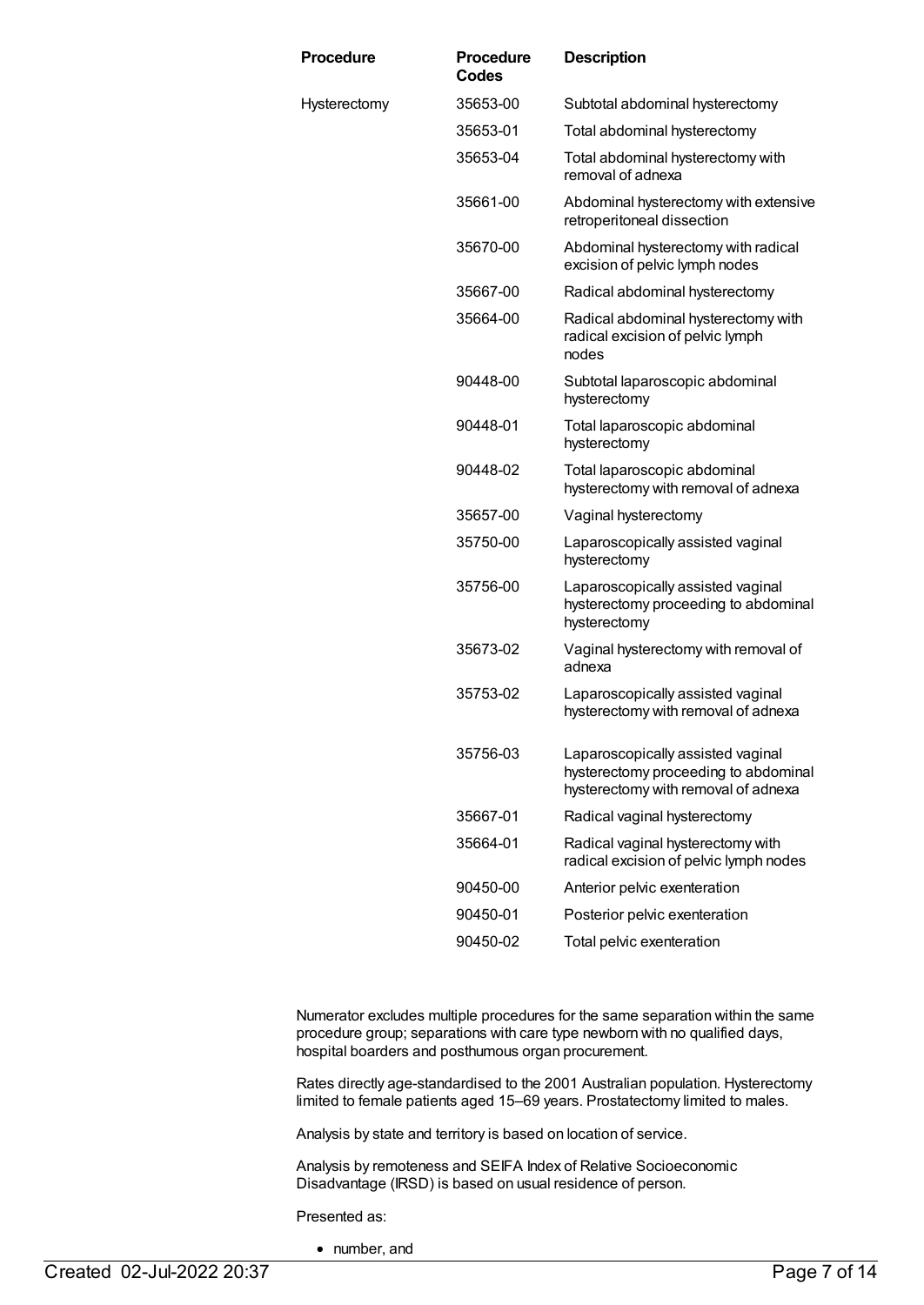• per 1,000.

| <b>Computation:</b> | $1,000 \times (N$ umerator ÷ Denominator)                          |
|---------------------|--------------------------------------------------------------------|
|                     | Calculated separately for each procedure.                          |
| <b>Numerator:</b>   | Number of hospital separations involving the following procedures: |
|                     | (a) Cataract extraction                                            |
|                     | (b) Cholecystectomy                                                |
|                     | (c) Coronary artery bypass graft                                   |
|                     | (d) Coronary angioplasty                                           |
|                     | (e) Cytoscopy                                                      |
|                     | (f) Haemorrhoidectomy                                              |
|                     | (g) Hip replacement                                                |
|                     | (h) Inguinal herniorrhaphy                                         |
|                     | (i) Knee replacement                                               |
|                     | (j) Myringotomy                                                    |
|                     | (k) Tonsillectomy                                                  |
|                     | (I) Varicose veins stripping and ligation                          |
|                     | (m) Septoplasty                                                    |
|                     | (n) Prostatectomy                                                  |
|                     | (o) Hysterectomy (limited to patients aged 15-69 years)            |
|                     |                                                                    |
|                     |                                                                    |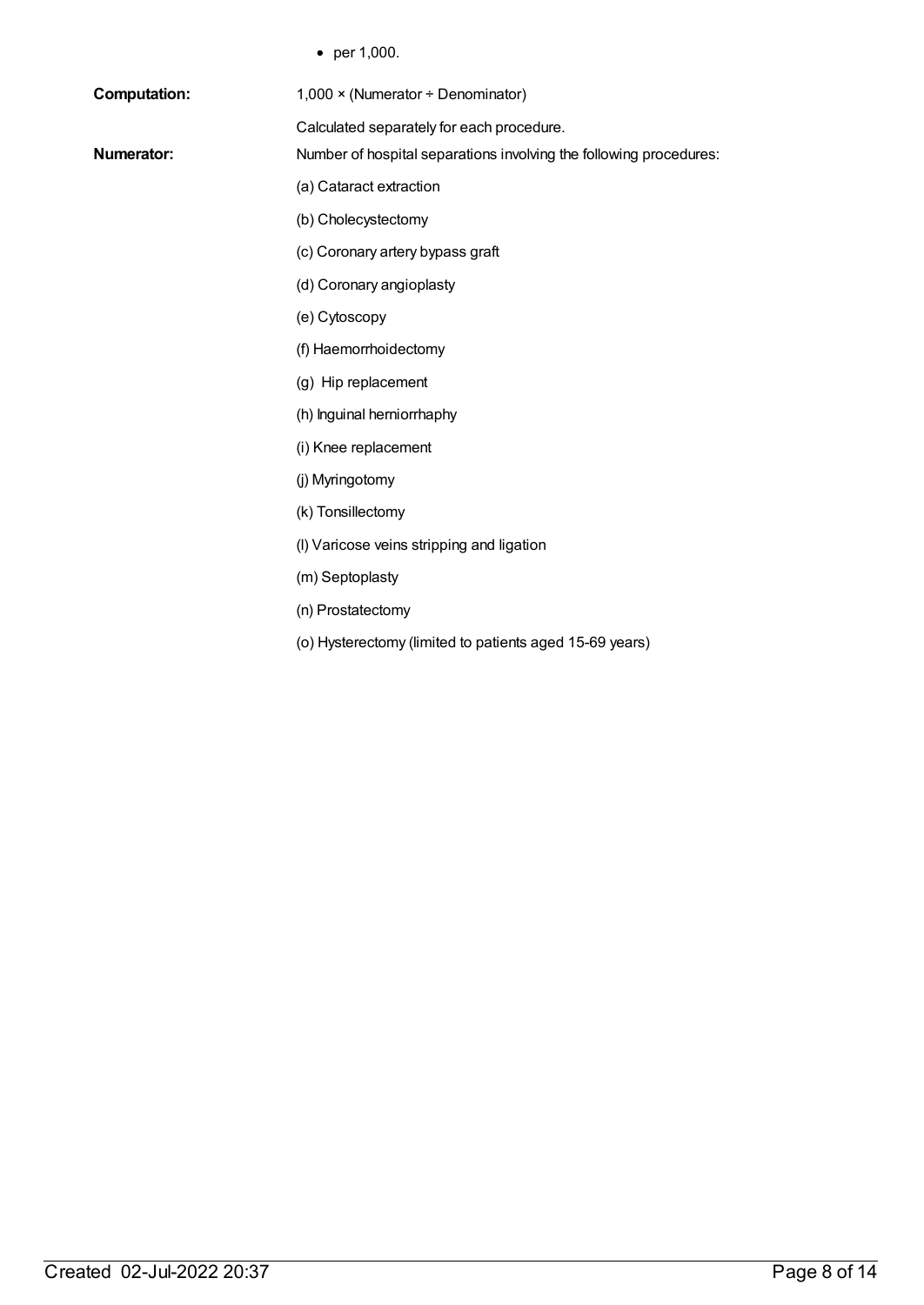Hospital [service—care](https://meteor.aihw.gov.au/content/270174) type, code N[N].N

**Data Source**

National Hospital Morbidity [Database](https://meteor.aihw.gov.au/content/394352) (NHMD)

**NMDS / DSS**

[Admitted](https://meteor.aihw.gov.au/content/374205) patient care NMDS 2009-10

**Guide for use**

Data source type: Administrative by-product data

#### **Data Element / Data Set**

[Person—sex,](https://meteor.aihw.gov.au/content/287316) code N

**Data Source**

National Hospital Morbidity [Database](https://meteor.aihw.gov.au/content/394352) (NHMD)

**NMDS / DSS**

[Admitted](https://meteor.aihw.gov.au/content/374205) patient care NMDS 2009-10

**Guide for use**

Data source type: Administrative by-product data

#### **Data Element / Data Set**

Person-age, total years N[NN]

**Data Source**

National Hospital Morbidity [Database](https://meteor.aihw.gov.au/content/394352) (NHMD)

**NMDS / DSS**

[Admitted](https://meteor.aihw.gov.au/content/374205) patient care NMDS 2009-10

**Guide for use**

Data source type: Administrative by-product data

### **Data Element / Data Set**

Episode of admitted patient [care—procedure,](https://meteor.aihw.gov.au/content/361687) code (ACHI 6th edn) NNNNN-NN

**Data Source**

National Hospital Morbidity [Database](https://meteor.aihw.gov.au/content/394352) (NHMD)

**NMDS / DSS**

[Admitted](https://meteor.aihw.gov.au/content/374205) patient care NMDS 2009-10

#### **Guide for use**

Data source type: Administrative by-product

**Denominator:** For procedures (a) to (m): Total population

For procedure (n): Male population

For procedure (o): Female population aged 15–69 years

**Denominator data Data Element / Data Set**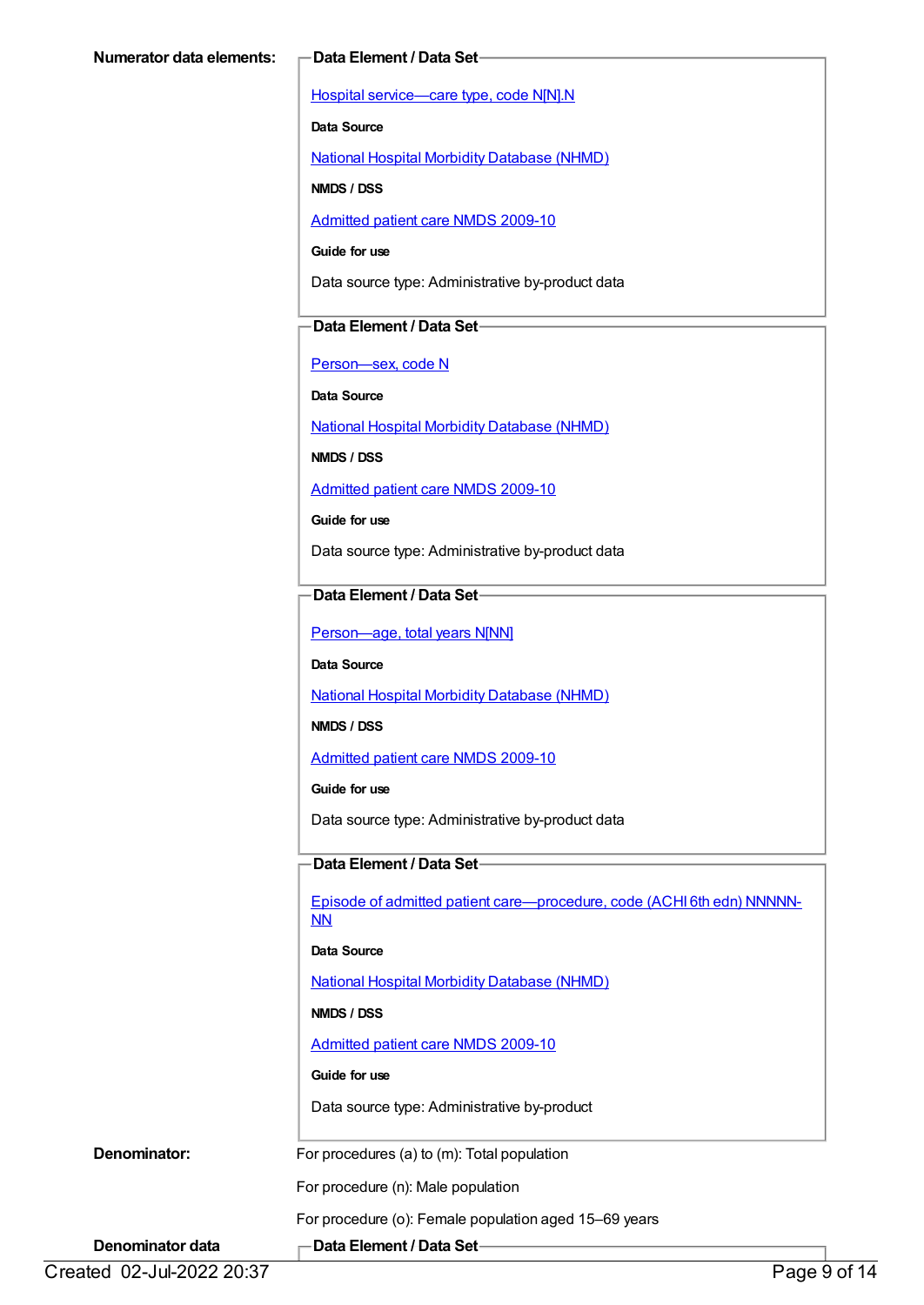#### **elements: Data Element**

Person—estimated resident population of Australia

**Data Source**

ABS Estimated resident population (total [population\)](https://meteor.aihw.gov.au/content/393625)

**Guide for use**

Data source type: Census-based plus administrative by-product data

#### **Data Element / Data Set**

#### **Data Element**

Person—estimated resident population of Australia

**Data Source**

ABS Indigenous [experimental](https://meteor.aihw.gov.au/content/394092) estimates and projections (2001 Censusbased)

**Guide for use**

Data source type: Census-based plus administrative by-product data

#### **Data Element / Data Set**

[Person—sex,](https://meteor.aihw.gov.au/content/287316) code N

**Data Source**

ABS Estimated resident population (total [population\)](https://meteor.aihw.gov.au/content/393625)

**Guide for use**

Data source type: Census-based plus administrative by-product data

#### **Data Element / Data Set**

#### [Person—sex,](https://meteor.aihw.gov.au/content/287316) code N

**Data Source**

ABS Indigenous [experimental](https://meteor.aihw.gov.au/content/394092) estimates and projections (2001 Censusbased)

**Guide for use**

Data source type: Census-based plus administrative by-product data

#### **Data Element / Data Set**

[Person—age,](https://meteor.aihw.gov.au/content/303794) total years N[NN]

#### **Data Source**

ABS Estimated resident population (total [population\)](https://meteor.aihw.gov.au/content/393625)

**Guide for use**

Data source type: Census-based plus administrative by-product data

#### **Data Element / Data Set**

[Person—age,](https://meteor.aihw.gov.au/content/303794) total years N[NN]

#### **Data Source**

ABS Indigenous [experimental](https://meteor.aihw.gov.au/content/394092) estimates and projections (2001 Census-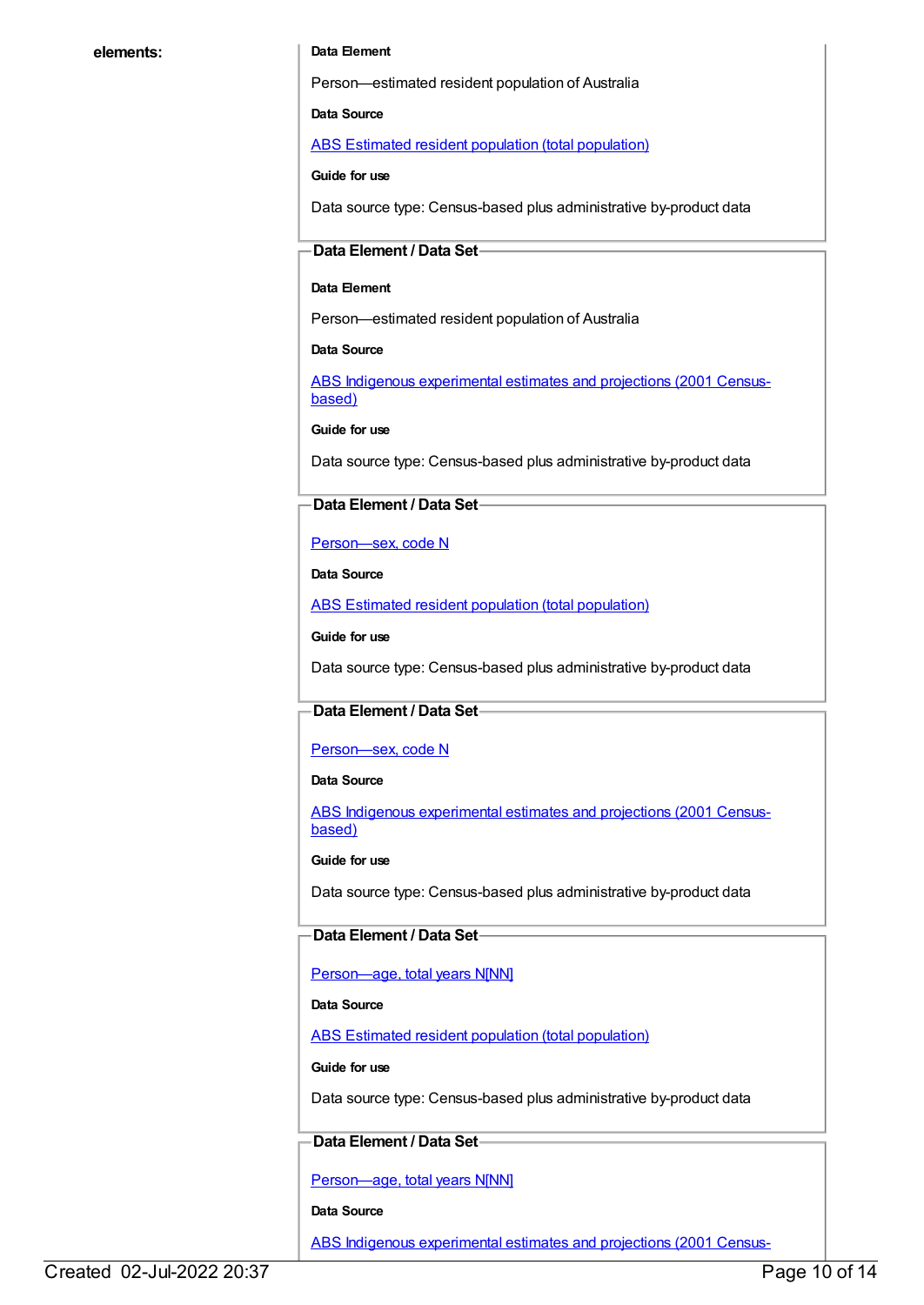|                                         | based)                                                                                                                                                                                                                                             |
|-----------------------------------------|----------------------------------------------------------------------------------------------------------------------------------------------------------------------------------------------------------------------------------------------------|
|                                         | Guide for use                                                                                                                                                                                                                                      |
|                                         | Data source type: Census-based plus administrative by-product data                                                                                                                                                                                 |
| Disaggregation:                         | 2009-10-Nationally, by procedure type, by SEIFA Index of Relative<br>Socioeconomic Disadvantage (IRSD) deciles                                                                                                                                     |
|                                         | 2009-10-State and territory, by procedure type (and total), by:                                                                                                                                                                                    |
|                                         | • age groups (50–64 years, 65 years and over)<br>• hospital sector<br>• Indigenous status<br>• remoteness (Australian Standard Geographical Classification Remoteness<br>Structure)<br>• SEIFA IRSD quintiles.                                     |
|                                         | 2007-08 and 2008-09 (requested by COAG Reform Council)-State and territory,<br>by procedure type (and total), by:                                                                                                                                  |
|                                         | • age groups (50–64 years, 65 years and over)                                                                                                                                                                                                      |
|                                         | Some disaggregation may result in numbers too small for publication. National<br>disaggregation by Indigenous status will be based on data only from jurisdictions<br>for which the quality of Indigenous identification is considered acceptable. |
| <b>Disaggregation data</b><br>elements: | <b>Data Element / Data Set-</b>                                                                                                                                                                                                                    |
|                                         | Establishment-organisation identifier (state/territory), NNNNN                                                                                                                                                                                     |
|                                         | Data Source                                                                                                                                                                                                                                        |
|                                         | <b>National Hospital Morbidity Database (NHMD)</b>                                                                                                                                                                                                 |
|                                         | NMDS / DSS                                                                                                                                                                                                                                         |
|                                         | <b>Admitted patient care NMDS 2009-10</b>                                                                                                                                                                                                          |
|                                         | Guide for use                                                                                                                                                                                                                                      |
|                                         | Data source type: Administrative by-product                                                                                                                                                                                                        |
|                                         | Data Element / Data Set-                                                                                                                                                                                                                           |
|                                         | Establishment-sector, code N                                                                                                                                                                                                                       |
|                                         | Data Source                                                                                                                                                                                                                                        |
|                                         | <b>National Hospital Morbidity Database (NHMD)</b>                                                                                                                                                                                                 |
|                                         | NMDS / DSS                                                                                                                                                                                                                                         |
|                                         | Admitted patient care NMDS 2009-10                                                                                                                                                                                                                 |
|                                         | Guide for use                                                                                                                                                                                                                                      |
|                                         | Data source type: Administrative by-product                                                                                                                                                                                                        |
|                                         |                                                                                                                                                                                                                                                    |
|                                         | Data Element / Data Set-                                                                                                                                                                                                                           |
|                                         | Person-Indigenous status, code N                                                                                                                                                                                                                   |
|                                         | Data Source                                                                                                                                                                                                                                        |
|                                         | <b>National Hospital Morbidity Database (NHMD)</b>                                                                                                                                                                                                 |
|                                         | NMDS / DSS                                                                                                                                                                                                                                         |
|                                         | Admitted patient care NMDS 2009-10                                                                                                                                                                                                                 |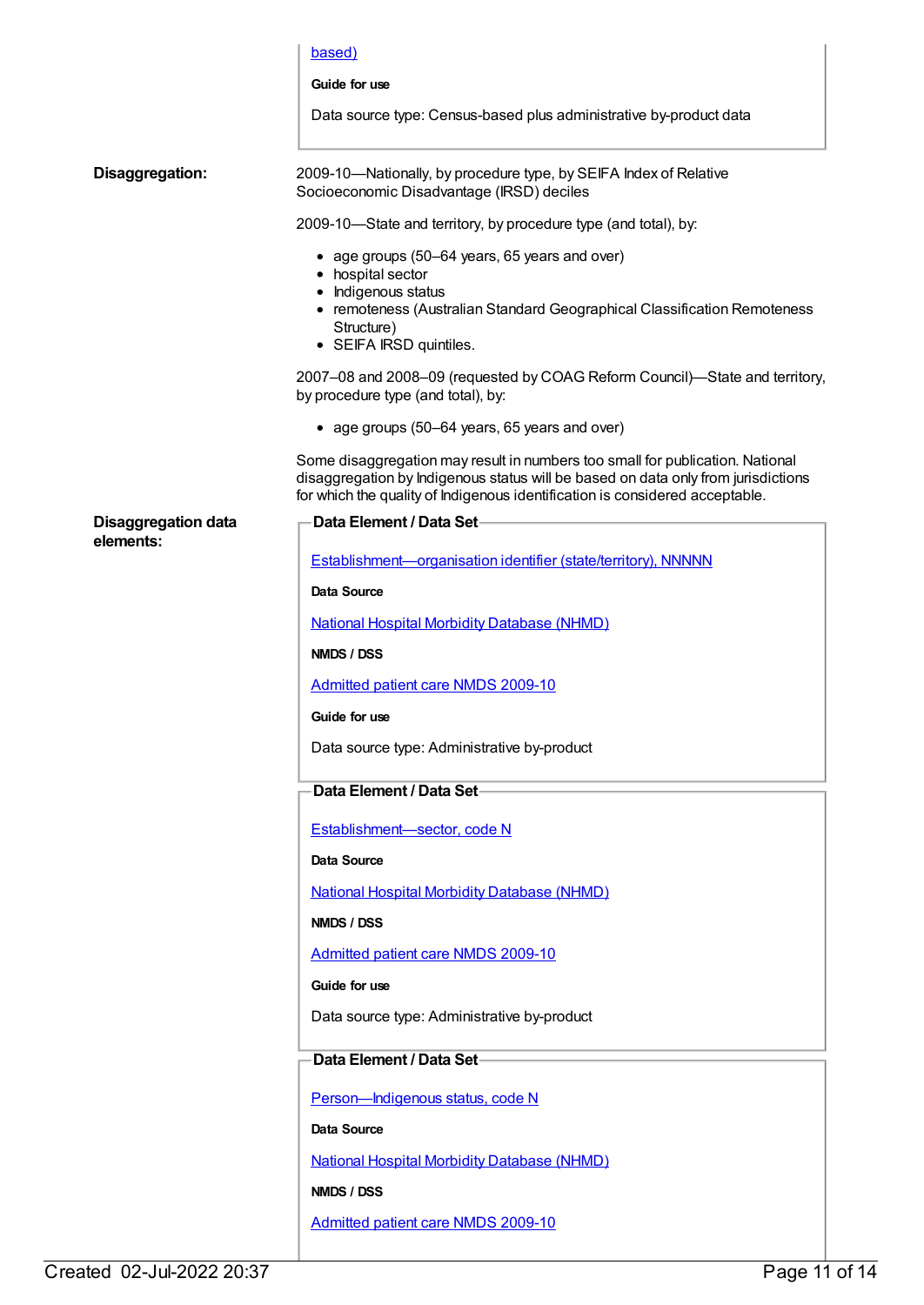|                  | Guide for use                                                                                                                                                                                                                                                |
|------------------|--------------------------------------------------------------------------------------------------------------------------------------------------------------------------------------------------------------------------------------------------------------|
|                  | Data source type: Administrative by-product                                                                                                                                                                                                                  |
|                  | Data Element / Data Set                                                                                                                                                                                                                                      |
|                  |                                                                                                                                                                                                                                                              |
|                  | Episode of admitted patient care-procedure, code (ACHI 6th edn) NNNNN-<br>NN                                                                                                                                                                                 |
|                  | Data Source                                                                                                                                                                                                                                                  |
|                  | <b>National Hospital Morbidity Database (NHMD)</b>                                                                                                                                                                                                           |
|                  | NMDS / DSS                                                                                                                                                                                                                                                   |
|                  | <b>Admitted patient care NMDS 2009-10</b>                                                                                                                                                                                                                    |
|                  | Guide for use                                                                                                                                                                                                                                                |
|                  | Data source type: Administrative by-product                                                                                                                                                                                                                  |
|                  | Data Element / Data Set                                                                                                                                                                                                                                      |
|                  |                                                                                                                                                                                                                                                              |
|                  | Person—area of usual residence, geographical location code (ASGC 2008)<br><b>NNNNN</b>                                                                                                                                                                       |
|                  | <b>Data Source</b>                                                                                                                                                                                                                                           |
|                  | <b>National Hospital Morbidity Database (NHMD)</b>                                                                                                                                                                                                           |
|                  | NMDS / DSS                                                                                                                                                                                                                                                   |
|                  | Admitted patient care NMDS 2009-10                                                                                                                                                                                                                           |
|                  | Guide for use                                                                                                                                                                                                                                                |
|                  | Data source type: Administrative by-product<br>Used for disaggregation by remoteness and SEIFA IRSD                                                                                                                                                          |
| <b>Comments:</b> | Most recent data available for 2012 CRC report: 2009-10                                                                                                                                                                                                      |
|                  | The scope of the National Hospital Morbidity Database (NHMD) is episodes of<br>care for admitted patients in essentially all hospitals in Australia, including public<br>and private acute and psychiatric hospitals, free-standing day hospital facilities, |

alcohol and drug treatment hospitals and dental hospitals.

### **Representational attributes**

| <b>Representation class:</b> | Rate   |
|------------------------------|--------|
| Data type:                   | Real   |
| Unit of measure:             | Person |
| Format:                      | N[N].N |

## **Indicator conceptual framework**

| Framework and | Accessibility |
|---------------|---------------|
| dimensions:   |               |

### **Data source attributes**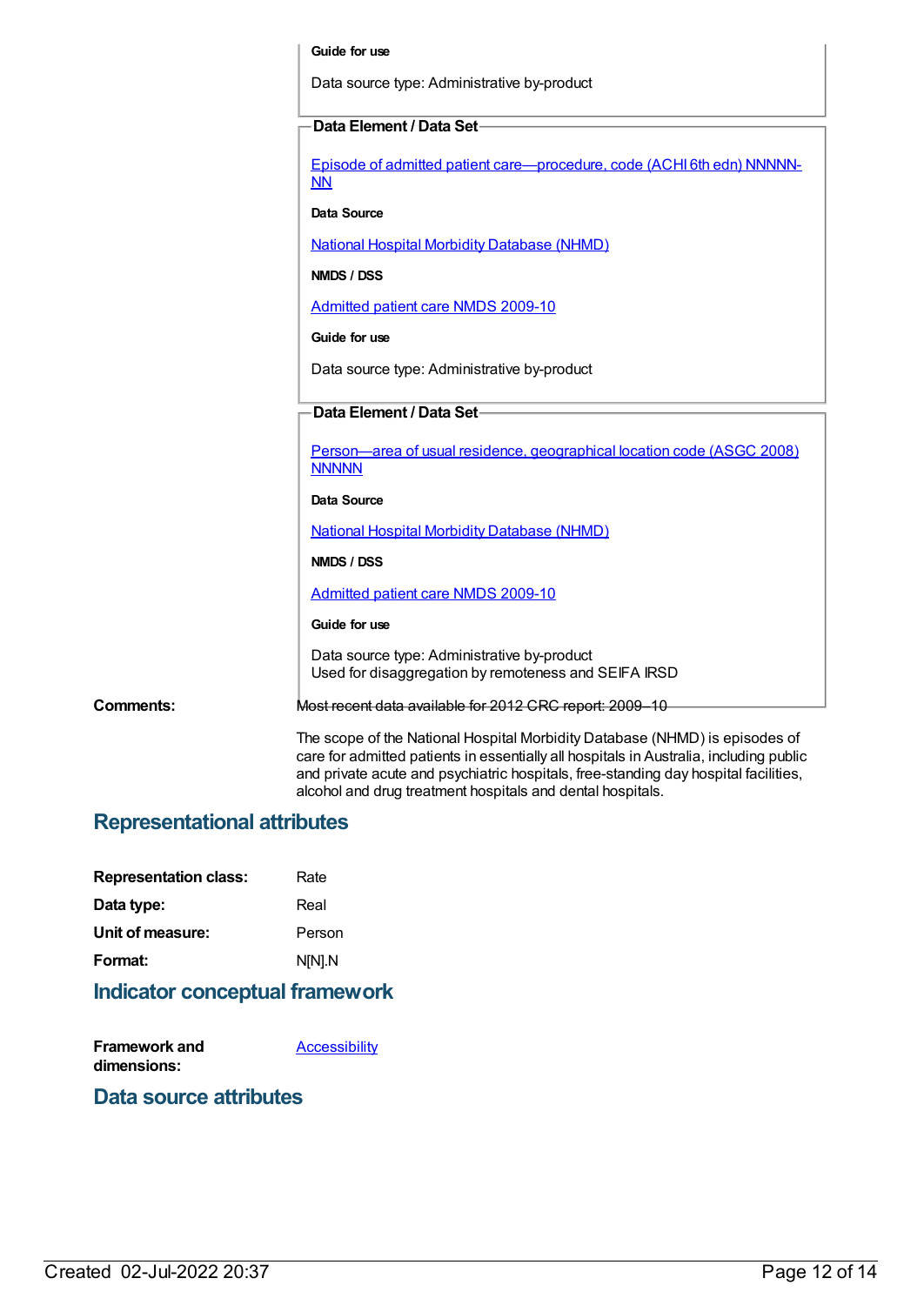ABS Estimated resident population (total [population\)](https://meteor.aihw.gov.au/content/393625)

**Frequency**

**Quarterly** 

**Quality statement**

ABS Estimated resident population (total [population\),](https://meteor.aihw.gov.au/content/449216) QS

**Data custodian**

Australian Bureau of Statistics

#### **Data Source**

National Hospital Morbidity [Database](https://meteor.aihw.gov.au/content/394352) (NHMD)

**Frequency**

Annual

**Data custodian**

Australian Institute of Health and Welfare

#### **Data Source**

ABS Indigenous experimental estimates and projections (2001 [Census-based\)](https://meteor.aihw.gov.au/content/394092)

**Frequency**

Periodic

**Quality statement**

ABS Indigenous [experimental](https://meteor.aihw.gov.au/content/449223) estimates and projections, QS

**Data custodian**

Australian Bureau of Statistics

### **Accountability attributes**

| <b>Reporting requirements:</b>                                               | National Healthcare Agreement              |
|------------------------------------------------------------------------------|--------------------------------------------|
| <b>Organisation responsible</b><br>for providing data:                       | Australian Institute of Health and Welfare |
| Further data development / Specification: Long-term.<br>collection required: |                                            |

### **Source and reference attributes**

### **Relational attributes**